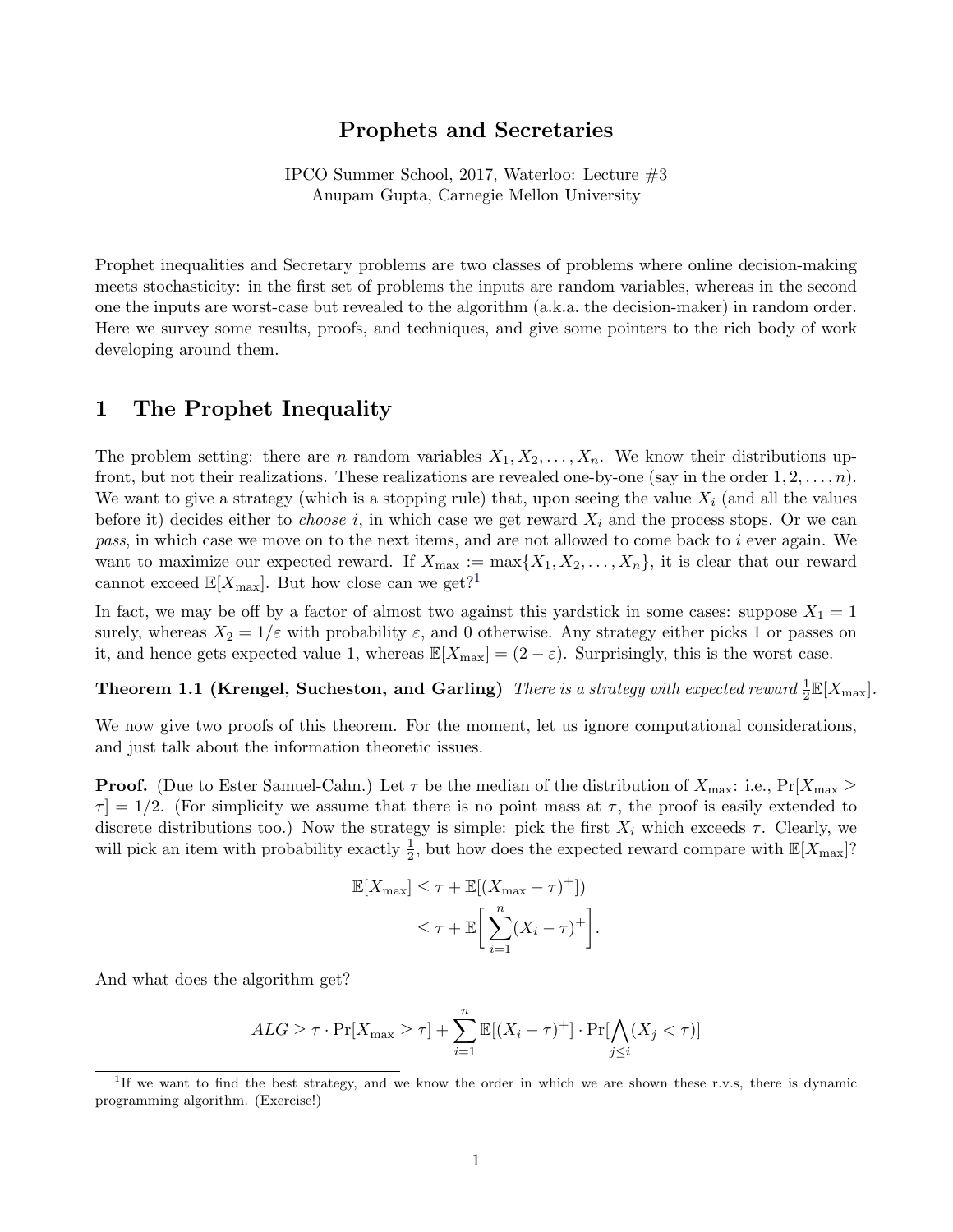$$
\geq \tau \cdot \Pr[X_{\max} \geq \tau] + \sum_{i=1}^{n} \mathbb{E}[(X_i - \tau)^+] \cdot \Pr[X_{\max} < \tau]
$$

But both these probability values equal half, and hence  $ALG \geq 1/2 \mathbb{E}[X_{\text{max}}]$ .

While a beautiful proof, it is somewhat mysterious, and difficult to generalize. Indeed, suppose we are allowed to choose up to  $k$  variables to maximize the sum of their realizations? The above proof seems difficult to generalize, but the following LP-based one will.

**Proof.** (Due to Chawla, Hartline, Malec, and Sivan; Alaei.<sup>[2](#page-1-0)</sup>) Define  $p_i$  as the probability that element  $X_i$  takes on the highest value. Hence  $\sum_i p_i = 1$ . Moreover, suppose  $\tau_i$  is such that  $Pr[X_i \geq \tau_i] = p_i$ , i.e., the  $p_i^{th}$  percentile for  $X_i$ . Define

$$
v_i(p_i) := \mathbb{E}[X_i \mid X_i \geq \tau_i]
$$

as the value of  $X_i$  conditioned on it lying in the top  $p_i^{th}$  percentile. Clearly,  $\mathbb{E}[X_{\text{max}}] \leq \sum_i v_i(p_i) \cdot p_i$ .

A Simpler, Weaker Bound. Here's a simple algorithm that gets value  $1/4 \sum_i v_i(p_i) \cdot p_i \ge 1/4 \mathbb{E}[X_{\text{max}}]$ .

If we have not chosen an item among  $1, \ldots, i-1$ , when looking at item i, pass with probability half without even looking at  $X_i$ , else accept it if  $X_i \geq \tau_i$ .

Say we "reach" item  $i$  if we've not picked an item before  $i$ . The expected value of the algorithm is

$$
ALG \geq \sum_{i=1}^{n} \Pr[\text{reach item } i] \cdot 1/2 \cdot \Pr[X_i \geq \tau_i] \cdot \mathbb{E}[X_i \mid X_i \geq \tau_i]
$$

$$
= \sum_{i=1}^{n} \Pr[\text{reach item } i] \cdot 1/2 \cdot p_i \cdot v_i(p_i). \tag{1.1}
$$

Since we pick each item with probability  $\frac{1}{2}p_i$ , the expected number of items we choose is half. So, by Markov's inequality, the probability we pick no item at all is at least half. Hence, the probability we reach item *i* is at least one half too, the above expression is  $1/4 \sum_i v_i(p_i) \cdot p_i$  as claimed.

The Bound of 2. To improve this algorithm, suppose we denote the probability of reaching item i by  $r_i$ , and suppose we reject item i outright with probability  $1 - q_i$ . Then [\(1.1\)](#page-1-1) really shows that

<span id="page-1-1"></span>
$$
ALG \geq \sum_{i=1}^{n} r_i \cdot q_i \cdot p_i \cdot v_i(p_i).
$$

Above, we ensured that  $q_i = r_i = \frac{1}{2}$  $\frac{1}{2}$ , and hence lost a factor of  $\frac{1}{4}$ . But if we could ensure that  $r_i \cdot q_i = 1/2$ , we'd get the desired result of  $1/2\mathbb{E}[X_{\text{max}}]$ . For the first item  $r_1 = 1$  and hence we can set  $q_1 = 1/2$ . What about future items? Note that since that

<span id="page-1-2"></span>
$$
r_{i+1} = r_i(1 - q_i \cdot p_i) \tag{1.2}
$$

we can just set  $q_{i+1} = \frac{1}{2r_i}$  $\frac{1}{2r_{i+1}}$ . A simple induction shows that  $r_{i+1} \geq \frac{1}{2}$ —indeed, sum up [\(1.2\)](#page-1-2) to get  $r_{i+1} = r_1 - \sum_{j \leq i} p_i/2$ —so that  $q_{i+1} \in [0,1]$  and is well-defined.

<span id="page-1-0"></span><sup>2</sup> If you know of an earlier reference, let me know.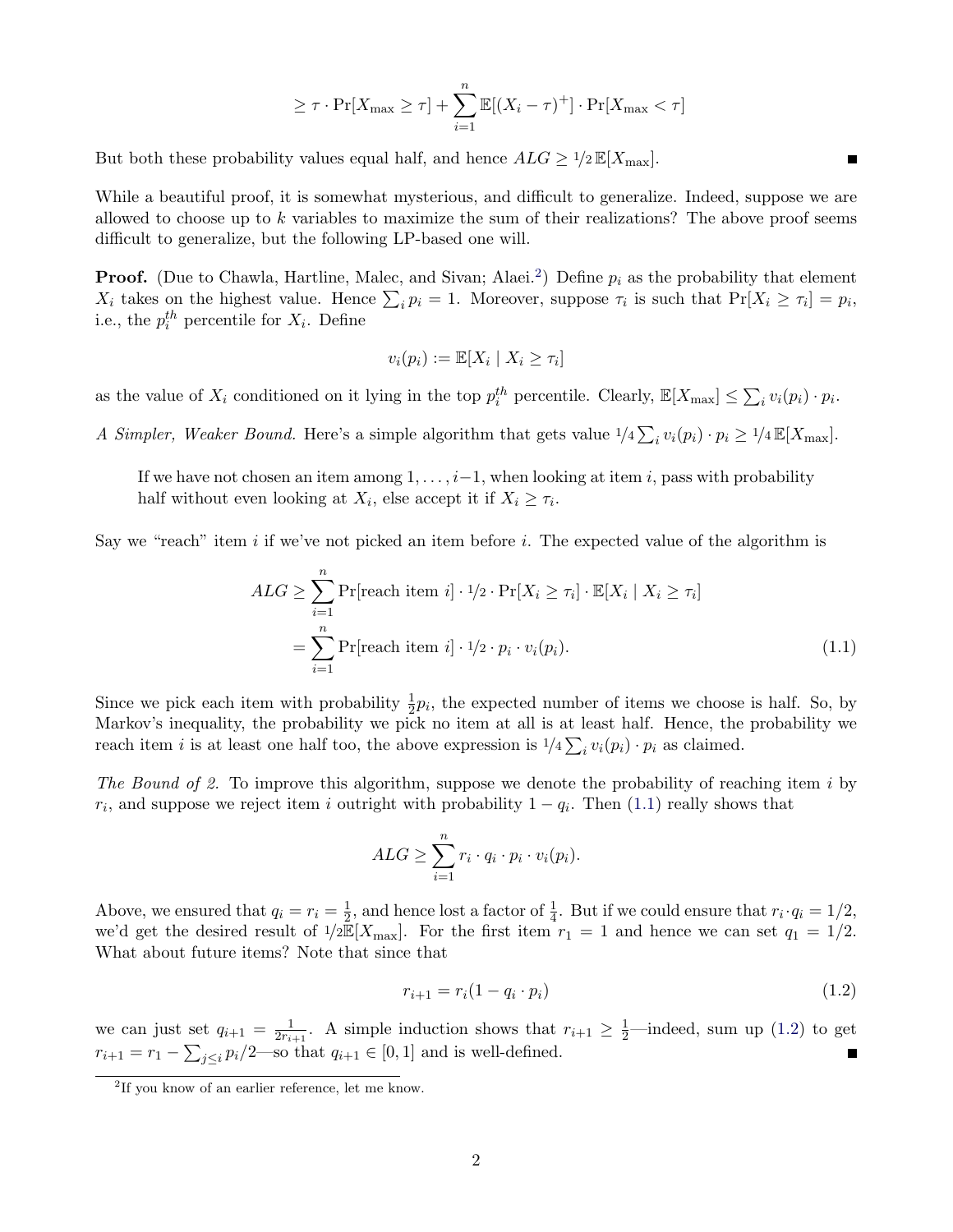Such a result, that gives a stopping rule whose value is comparable to the  $\mathbb{E}[X_{\text{max}}]$  is called a *prophet* inequality, the idea being that one can come close to the performance of a prophet who is clairvoyant, can see the future. The result in Theorem [1.1](#page-0-1) was proved by Krengel, Sucheston, and Garling [\[KS78\]](#page-9-0); several proofs have been given since. See the survey by Hill and Kertz [\[HK92\]](#page-8-0) for classical work, and references in, e.g., [\[KW12,](#page-9-1) [AKW14\]](#page-8-1) for more recent work. Apart from being a useful algorithmic construct, the prophet inequality naturally fits into work on algorithmic auction design: suppose you know that n potential are interested in an item with valuations  $X_1, \ldots, X_n$ , and you want to sell to one person: how do you make sure your revenue is close to  $\mathbb{E}[X_{\max}]$ ?

## 1.1 Discussion and Extensions

#### 1.1.1 The Computational Aspect

If the distribution of the r.v.s  $X_i$  is explicitly given, the proofs above immediately give us algorithms. However, what if the variables  $X_i$  are given via a black-box that we can only access via samples?

The first proof merely relies on finding the median: in fact, finding an "approximate median"  $\hat{\tau}$  such that  $Pr[X_{\text{max}} < \hat{\tau}] \in (\frac{1}{2} - \varepsilon, \frac{1}{2} + \varepsilon)$  gives us expected reward  $\frac{1}{2+\varepsilon/2} \mathbb{E}[X_{\text{max}}]$ . To do this, sample from  $X_{\text{max}} O(\varepsilon^{-2} \log \delta^{-1})$  times (each sample to  $X_{\text{max}}$  requires one sample to each of the  $X_i$ s) and take  $\hat{\tau}$  to to the sample modes. A Hooffding bound shows that  $\hat{\hat{\tau}}$  is an "enproximate modes" with probability be the sample median. A Hoeffding bound shows that  $\hat{\tau}$  is an "approximate median" with probability at least  $1 - \delta$ .

For the second proof, there are two ways of making it algorithmic. Firstly, if the quantities are polynomially bounded, estimate  $p_i$  and  $v_i$  by sampling. Alternatively, solve the convex program

$$
\max\bigg\{\sum_i y_i \cdot v_i(y_i) \mid \sum_i y_i = 1\bigg\}
$$

and use the  $y_i$ 's from its solution in lieu of  $p_i$ 's in the algorithm above.

Do we need such good approximations? Since getting samples from the distributions may be expensive, how many samples can we get away with? The paper of Azar, Kleinberg, and Weinberg [\[AKW14\]](#page-8-1) shows how to get a constant fraction of  $\mathbb{E}[X_{\text{max}}]$  via taking just one sample from each of the  $X_i$ s.

#### 1.1.2 Extensions: Picking Multiple Items

What about the case where we are allowed to choose k variables from among the n? Proof  $\#2$  generalizes quite seamlessly. If  $p_i$  is the probability that  $X_i$  is among the top k values, we now have:

<span id="page-2-0"></span>
$$
\sum_{i} p_i = k. \tag{1.3}
$$

The "upper bound" on our quantity of interest remains essentially unchanged:

$$
\mathbb{E}[\text{sum of top } k \text{ r.v.s}] \le \sum_{i} v_i(p_i) \cdot p_i. \tag{1.4}
$$

What about an algorithm to get value  $\frac{1}{4}$  of the value in  $(1.4)$ ? The same as above: reject each item outright with probability 1/2, else pick *i* if  $X_i \geq \tau_i$ . Proof #2 goes through unchanged.

Better: For this case, we can do much better: a result of Alaei shows that one can get within  $(1 - \frac{1}{\sqrt{k+3}})$  of the value in [\(1.4\)](#page-2-0)—for  $k = 1$ , this nicely matches the 1/2. One can, however, get a factor of  $(1 - O(\sqrt{\frac{\log k}{k}}))$  $\frac{g k}{k})$ using a simple concentration bound (as in [\[HKS07\]](#page-8-2)).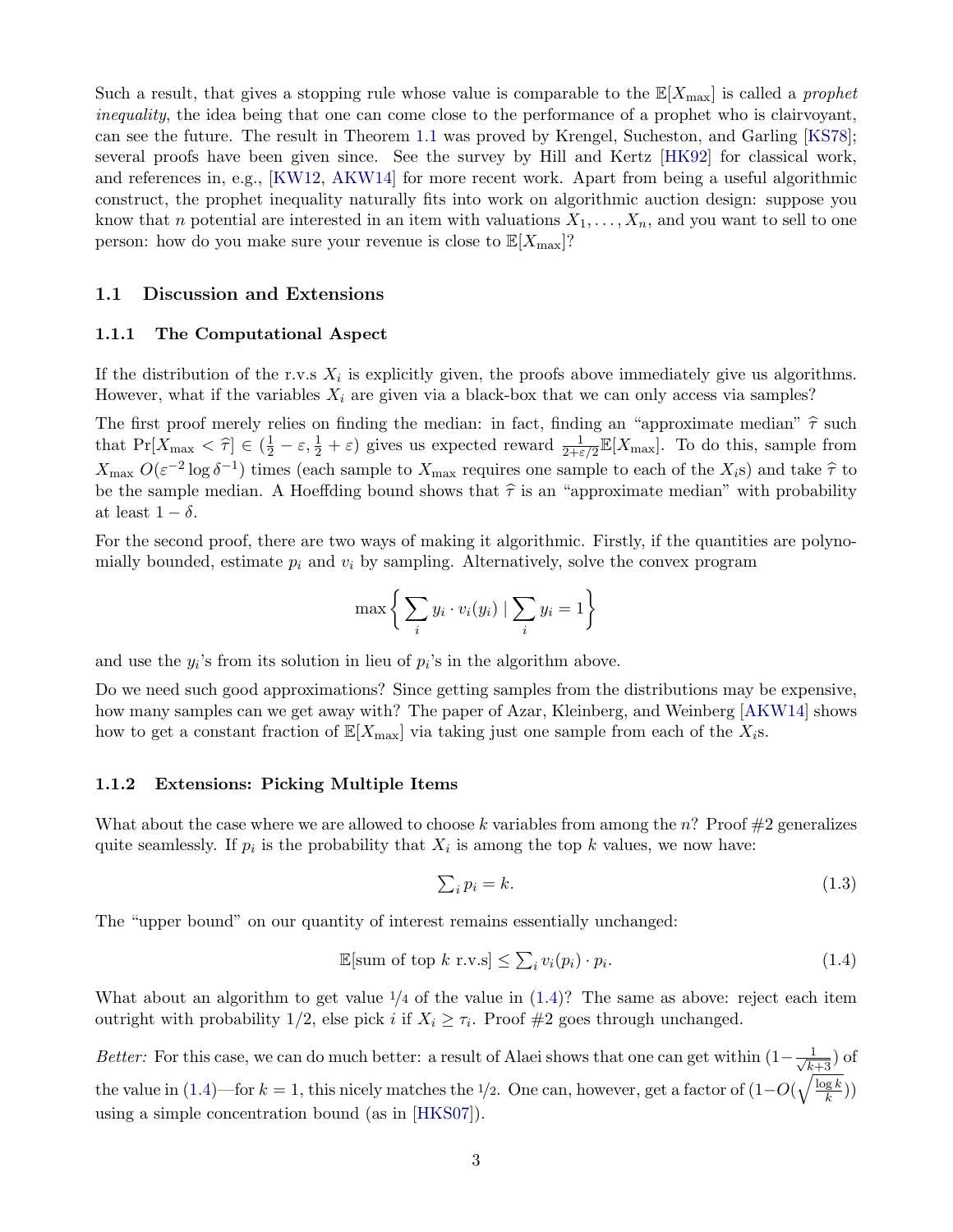Suppose we reduce the rejection probability to  $\delta$ . Then the probability that we reach some item i without having picked  $k$  items already is lower-bounded by the probability that we pick at most  $k$  elements in the entire process. Since we reject items with probability  $\delta$ , the expected number of elements we pick is  $(1 - \delta)k$ . Hence, the probability that we pick less than k items is at least  $1 - e^{-\Theta(\delta^2 k)}$ , by a Hoeffding bound for sums of independent random variables. Now setting  $\delta = O(\sqrt{\frac{\log k}{k}})$  ensures that the probability of reaching each item is at least  $(1 - \frac{1}{k})$ , and a argument similar to that in Proof #2 shows that

$$
ALG \ge \sum_{i=1}^{n} \Pr[\text{reach item } i] \cdot \Pr[\text{not reject item } i] \cdot \Pr[X_i \ge \tau_i] \cdot \mathbb{E}[X_i \mid X_i \ge \tau_i]
$$

$$
= \sum_{i=1}^{n} (1 - \frac{1}{k}) \cdot (1 - O(\sqrt{\frac{\log k}{k}})) \cdot p_i \cdot v_i(p_i),
$$

which gives the claimed bound of  $(1 - O(\sqrt{\frac{\log k}{k}})).$ 

## 1.1.3 Extensions: Matroid Constraints

Even a laminar matroid or graphical matroid?

Suppose there is a matroid structure M with ground set  $[n]$ , and the set of random variables we choose must be independent in this matroid  $\mathcal{M}$ <sup>[3](#page-3-0)</sup>. The value of the set is the sum of the values of items within it. (Hence, the case of at most  $k$  items above corresponds to the *uniform* matroid of rank  $k$ .) The goal is to make the expected value of the set picked by the algorithm close to the expected value of the max-weight independent set.

A result of Kleinberg and Weinberg [\[KW12\]](#page-9-1) shows an algorithm to picks an independent set whose expected value is at least half the value of the max-weight independent set, thereby extending the original single-item prophet inequality seamlessly to all matroids. While their original proof uses a combinatorial idea, a LP-based proof was subsequently given by Feldman, Svensson, and Zenklusen [\[FSZ16\]](#page-8-3). The idea is again simple: find a solution  $y$  to the convex program

$$
\sum_{i} v_i(y_i) \cdot y_i.
$$
  
 $y \in$  the matroid polytope for M

Now given a fractional point  $y$  in the matroid polytope, how to get an integer point (i.e., an independent set). For this they give an approach called an "online contention resolution" scheme that ensures that any item i is picked with probability at least  $\Omega(y_i)$ , much like in the single-item and k-item cases.

There are many other extensions to prophet inequalities: people have studied more general constraint sets, submodular valuations instead of just additive valuations, what if the order of items is not known, what if we are allowed to choose the order, etc. See papers on arXiv, or in the latest conferences for much more.

#### Exercises

- 1. Give a dynamic programming algorithm for the best strategy when we know the order in which r.v.s are revealed to us. (Footnote 1). Extend this to the case where you can pick k items. Open problem: is this "best strategy" problem computationally hard when we are given a general matroid constraint?
- 2. If we can choose the order in which we see the items, show that we can get expected value  $\geq (1 1/e)\mathbb{E}[X_{\text{max}}]$ . (Hint: use proof  $#2$ , but consider the elements in decreasing order of  $v_i(p_i)$ .)

Open problem: can you beat  $(1 - \frac{1}{e})\mathbb{E}[X_{\text{max}}]$ ? A recent paper of  $[AEE^+17]$  $[AEE^+17]$  does so for i.i.d.  $X_i$ s.

<span id="page-3-0"></span><sup>&</sup>lt;sup>3</sup>Recall that a matroid  $\mathcal{M} = (U, \mathcal{F})$  is a set U is a collection of subsets  $\mathcal{F} \subseteq 2^U$  such that  $(1) \emptyset \in \mathcal{F}$ ,  $(2)$  if  $A \in \mathcal{F}$  and  $B \subseteq A$  then  $B \in \mathcal{F}$ , and (3) if  $A, B \in \mathcal{F}$  and  $|A| < |B|$  then there exists  $b \in B \setminus A$  such that  $A \cup \{b\} \in \mathcal{F}$ . Sets in  $\mathcal{F}$  are called independent sets.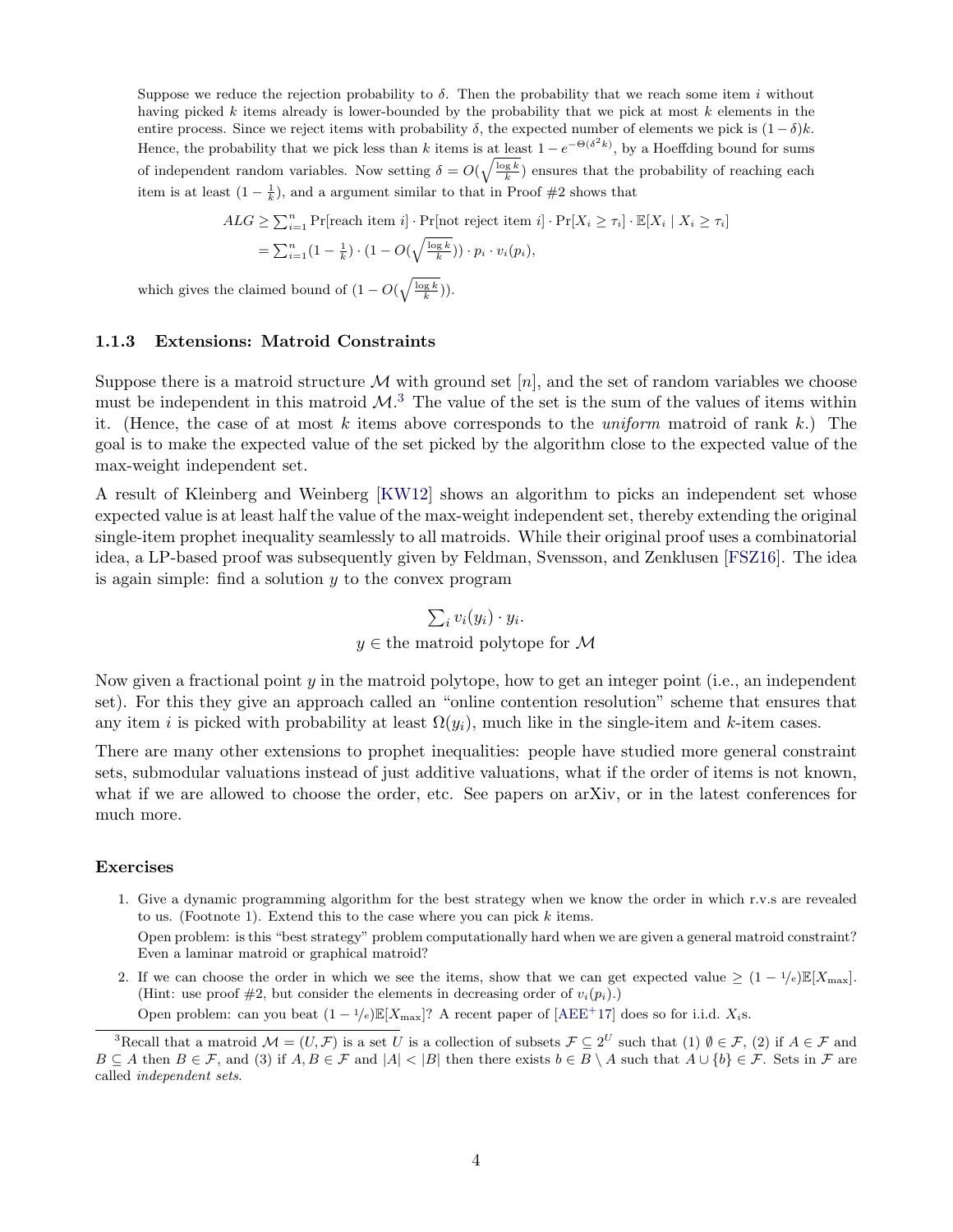## 2 Secretary Problems

The problem setting: there are *n* items, each having some intrinsic non-negative value. For simplicity, assume the values are distinct, but we know nothing about their ranges. We know  $n$ , and nothing else. The items are presented to us one-by-one. Upon seeing an item, we can either pick it (in which case the process ends) or we can pass (but then this item is rejected and we cannot ever pick it again). The goal is to maximize the probability of picking the item with the largest value.

If an adversary chooses the order in which the items are presented, every deterministic strategy must fail. Suppose there are just two items, the first one with value 1. If the algorithm picks it, the adversary can send a second item with value 2, else it sends one with value  $\frac{1}{2}$ . Randomizing our algorithm can help, but we cannot do much better than  $\frac{1}{n}$ .

So the secretary problem asks: what if the items are presented in uniformly random order? For this setting, it seems somewhat surprising at first glance that one can prove the following theorem (knowing nothing other than  $n$ , and the promise of a uniformly random order):

**Theorem 2.1** There is a strategy to pick the best item with probability at least  $\frac{1}{e}$ .

**Proof.** Here's a simple algorithm and proof showing a probability of  $\frac{1}{4}$ : ignore the first  $n/2$  items, and then pick the next item that is better than all the ones seen so far. Note that this algorithm succeeds if the best item is in the second half of the items (which happens w.p.  $1/2$ ) and the second-best item is in the first half (which, conditioned on the above event, happens w.p.  $\geq 1/2$ ). Hence  $\frac{1}{4}$ . Of course, rejecting the first half of the items is not optimal, and there are other cases where the algorithm succeeds that this simple analysis does not account for, so let's be more careful.

First, our algorithm should never pick an element that is not the best so far. Moreover, if we define

$$
f(i) = \Pr[i^{th} \text{ item is global best } | i^{th} \text{ is best so far}] = \frac{\Pr[i^{th} \text{ item is global best }]}{i^{th} \text{ is best so far}} = \frac{1/n}{1/i} = \frac{i}{n}.
$$

 $g(i) = Pr[picking global best using optimal strategy from item i onwards],$ 

then  $g(i)$  is a non-increasing function (else we could use the strategy for  $g(i + 1)$  also for  $g(i)$  by just ignoring item  $i + 1$ ) and  $f(i)$  is increasing. So any optimal strategy should pass at times i where  $f(i) < g(i+1)$  and pick at other times if we see an element that is best so far. I.e., a strategy of the type used in the simple proof of  $1/4$  is optimal (with a different threshold)!

OK, so if we reject the first  $\tau$  items, then the probability we succeed in picking the global best is

$$
\sum_{t=\tau+1}^{n} \Pr[t^{th} \text{ item is global best } ] \cdot \Pr[\text{ best of first } t-1 \text{ items in first } \tau \text{ positions } ]
$$

$$
= \sum_{t=\tau+1}^{n} \frac{1}{n} \cdot \frac{\tau}{t-1} = \frac{\tau}{n} (H_{n-1} - H_{\tau-1}).
$$

This is  $g(\tau+1)$ . So the first position where  $f(\tau) = \frac{\tau}{n} \geq g(\tau+1)$  is given by the smallest  $\tau$  such that  $1 \geq H_{n-1} - H_{\tau-1}$ , i.e.,  $\tau \approx n/e$  for large n, and hence  $g(\tau+1) \approx 1/e$ .

In keeping with the theme of this lecture, we now give an alternate proof that uses a convex-programming view of the process. We will write down an LP that captures some properties of any feasible solution, optimize this LP and show a strategy whose success probability is comparable to the objective of this LP! The advantage of this approach is that it then extends to adding other constraints to the problem.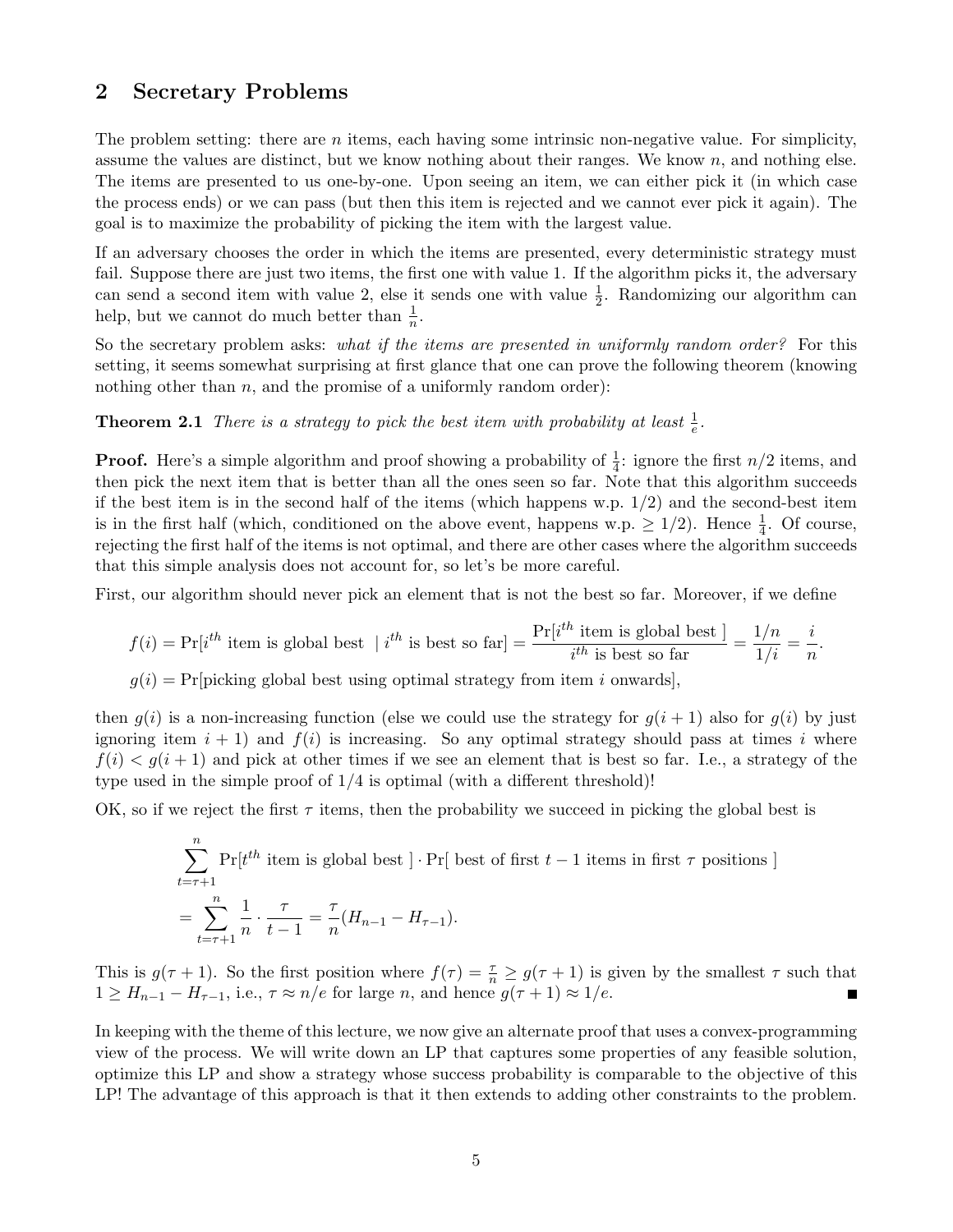Proof. (Due to Niv Buchbinder, Kamal Jain, and Mohit Singh.) Let us fix an optimal strategy. By the first proof above, we know what it is, but let us ignore that for the time being. Let us just assume w.l.o.g. that it does not pick any item that is not the best so far (since such an item cannot be the global best).

Let  $p_i$  be the probability that this strategy picks an item at position i. Let  $q_i$  be the probability that we pick an item at position *i*, conditioned on it being the best so far. So  $q_i = \frac{p_i}{1/i} = i \cdot p_i$ .

Now, the probability of picking the best item is

$$
\sum_{i} \Pr[i^{th} \text{ position is global best and we pick it}]
$$
  
= 
$$
\sum_{i} \Pr[i^{th} \text{ position is global best}] \cdot q_i = \sum_{i} \frac{1}{n} q_i = \sum_{i} \frac{i}{n} p_i.
$$
 (2.5)

What are the constraints? Clearly  $p_i \in [0, 1]$ . But also

$$
p_i = \Pr[\text{ pick item } i \mid i \text{ best so far}] \cdot \Pr[i \text{ best so far}]
$$
  
 
$$
\leq \Pr[\text{ did not pick } 1, \dots, i - 1 \mid i \text{ best so far}] \cdot (1/i) \tag{2.6}
$$

But not picking the first  $i - 1$  items is independent of i being the best so far, so we get

<span id="page-5-1"></span><span id="page-5-0"></span>
$$
p_i \leq \frac{1}{i} \left(1 - \sum_{j < i} p_j\right).
$$

Hence, the success probability of any strategy (and hence of the optimal strategy) is upper-bounded by the following LP in variables  $p_i$ :

$$
\max \sum_{i} \frac{i}{n} \cdot p_i
$$
  

$$
i \cdot p_i \le 1 - \sum_{j < i} p_j
$$
  

$$
p_i \in [0, 1].
$$

Now it can be checked that the solution  $p_i = 0$  for  $i \leq \tau$  and  $p_i \frac{\tau}{n}$  $\frac{\tau}{n}(\frac{1}{i-1} - \frac{1}{i})$  $(\frac{1}{i})$  for  $\tau \leq i \leq n$  is a feasible solution, where  $\tau$  is defined by the smallest value such that  $H_{n-1} - H_{\tau-1} \leq 1$ . (By duality, we can also show it is optimal!)

Finally we can get a stopping strategy whose success probability matches that of the LP. Indeed, solve the LP. Now, for the  $i^{th}$  position if we've not picked an item already and if this item is the best so far, pick it with probability  $\frac{ip_i}{1-\sum_{j. By the LP constraint, this probability  $\in [0,1]$ . Moreover, removing$ the conditioning shows we pick an item at location i with probability  $p_i$ , and a calculation similar to the one above shows that our algorithm's success probability is  $\sum_i i p_i/n$ , the same as the LP.  $\blacksquare$ 

### 2.1 Discussion and Extensions

#### 2.1.1 Extension: Game-Theoretic Issues

Note that in the optimal strategy, we don't pick any items in the first  $n/e$  timesteps, and then we pick items with quite varying probabilities. If the items are people interviewing for a job, this gives them an incentive to not come early in the order. Suppose we insist that for each position  $i$ , the probability of picking the item at position  $i$  is the same. What can we do then?

Let's fix any such strategy, and write an LP capturing the success probabilities of this strategy with uniformity condition as a constraint. Suppose  $p \leq 1/n$  is this uniform probability (over the randomness of the input sequence). Again, let  $q_i$  be the probability of picking an item at position i, conditioned on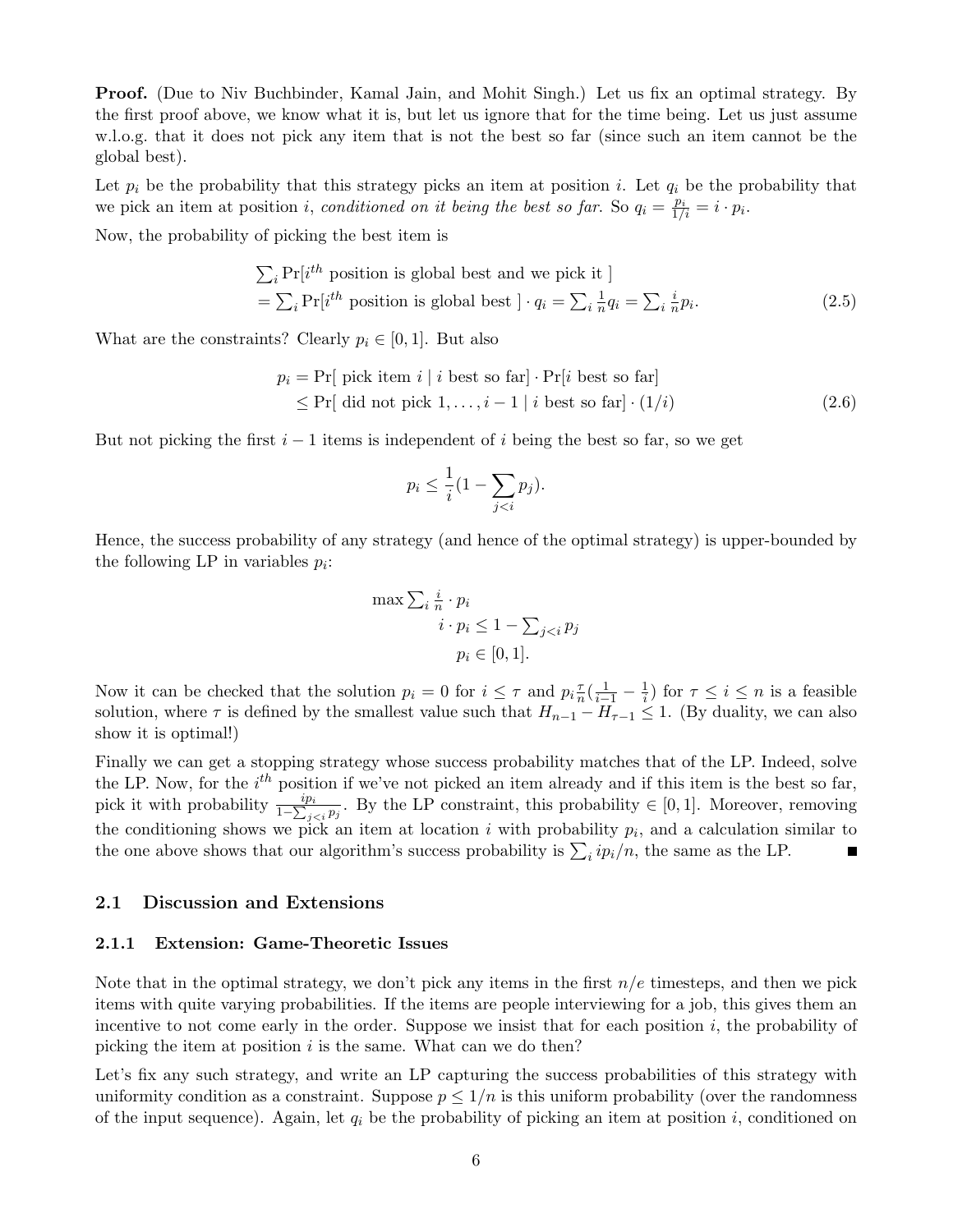it being the best so far. Note that we may pick items even if they are not the best so far, just to satisfy the uniformity condition; hence instead of  $q_i = i \cdot p$  as before, we have

 $q_i \leq ip$ .

Moreover, by the same argument as [\(2.6\)](#page-5-0), we know that

$$
q_i \leq 1 - (i - 1)p.
$$

And the strategy's success probability is again  $\sum q_i/n$  using [\(2.5\)](#page-5-1). So we can now solve the LP

$$
\max \sum_{i} \frac{1}{n} \cdot q_i
$$
  
\n
$$
q_i \le 1 - (i - 1) \cdot p
$$
  
\n
$$
q_i \le i \cdot p
$$
  
\n
$$
q_i \in [0, 1], p \ge 0
$$

Now the Buchbinder et al. [\[BJS14\]](#page-8-5) paper shows the optimal value of this LP is at least  $1 - 1/$ √  $2 \approx 0.29;$ they also give a slightly more involved algorithm that achieves this success probability.

### 2.1.2 Extension: Multiple Items

Now back to having no restrictions on the item values. Suppose we want to pick  $k$  items, and want to maximize the expected sum of these k values. Suppose the set of the k largest values is  $S^* \subseteq [n]$ , and their total value is  $V^* = \sum_{i \in S} v_i$ . It is easy to get an algorithm with expected value  $\Omega(V^*)$ . E.g., split the *n* items into *k* groups of  $n/k$  items, and run the single-item algorithm separately on each of these. (Why?) Or ignore the first half of the elements, look at the value  $\hat{v}$  of the  $(1 - \epsilon)k/2^{th}$  highest value item in this set, and pick all items in the second half with values greater than  $\hat{v}$ . And indeed, ignoring half the items must lose a constant factor in expectation.

But here's an algorithm that gives value  $V^*(1-\delta)$  where  $\delta \to 0$  as  $k \to \infty$ . We will set  $\delta = O(k^{-1/3} \log k)$ and  $\varepsilon = \delta/2$ . Ignore the first  $\delta n$  items. (We expect  $\delta k \approx k^{2/3}$  items from  $S^*$  fall in this ignored set.) Now look at the value  $\hat{v}$  of the  $(1 - \varepsilon)\delta k^{th}$ -highest valued item in this ignored set, and pick the first (at most) k elements with values greater than  $\hat{v}$  along the remaining  $(1 - \delta)n$  elements.

Why is this algorithm good? There are two failure modes: (i) if  $v' = \min_{i \in S^*} v_i$  be the lowest value item we care about, then we don't want  $\hat{v} \leq v'$  else we may pick low valued items, and (ii) we want the number of items from  $S^*$  in the last  $(1 - \delta)n$  and greater than  $\hat{v}$  to be close to k.

Let's sketch why both bad events happen rarely. For event (i) to happen, fewer than  $(1 - \varepsilon)\delta k$  items from  $S^*$ fall in the first  $\delta n$  locations: i.e., their number is less than  $(1-\varepsilon)$  times its expectation, which has probability  $\exp(-\varepsilon^2 \delta k) = 1/\text{poly}(k)$  by a Hoeffding bound. For event (ii) to happen, more than  $(1-\varepsilon)\delta k$  of the top  $(1 - \delta)k$  items from S<sup>\*</sup> fall among the ignored items. This means their number exceeds  $(1 + O(\varepsilon))$  times its expectation, which again has probability  $\exp(-\varepsilon^2 \delta k) = 1/\text{poly}(k)$ .

An aside: the standard concentration bounds we know are for sums of i.i.d. r.v.s whereas the random order model causes correlations. The easiest way to handle that is to ignore not the first  $\delta n$  items but a random number of items  $\sim$  Bin(n, δ). Then each item has probability δ of being ignored, independent of others.

Is this tradeoff optimal? No. Kleinberg showed that one can get expected value  $V^*(1 - O(k^{-1/2}))$ , and this is asymptotically optimal [\[Kle05\]](#page-9-2).

In fact, one can extend this even further: a set of vectors  $\mathbf{a}_1, \mathbf{a}_2, \ldots, \mathbf{a}_n \in [0,1]^m$  is fixed, along with values  $v_1, v_2, \ldots, v_n$ . These are initially unknown. Now they are revealed one-by-one to the algorithm in a uniformly random order. The algorithm, on seeing a vector and its value must decide to pick it or irrevocably reject it. It can pick as many vectors as it wants, subject to their sum being at most  $k$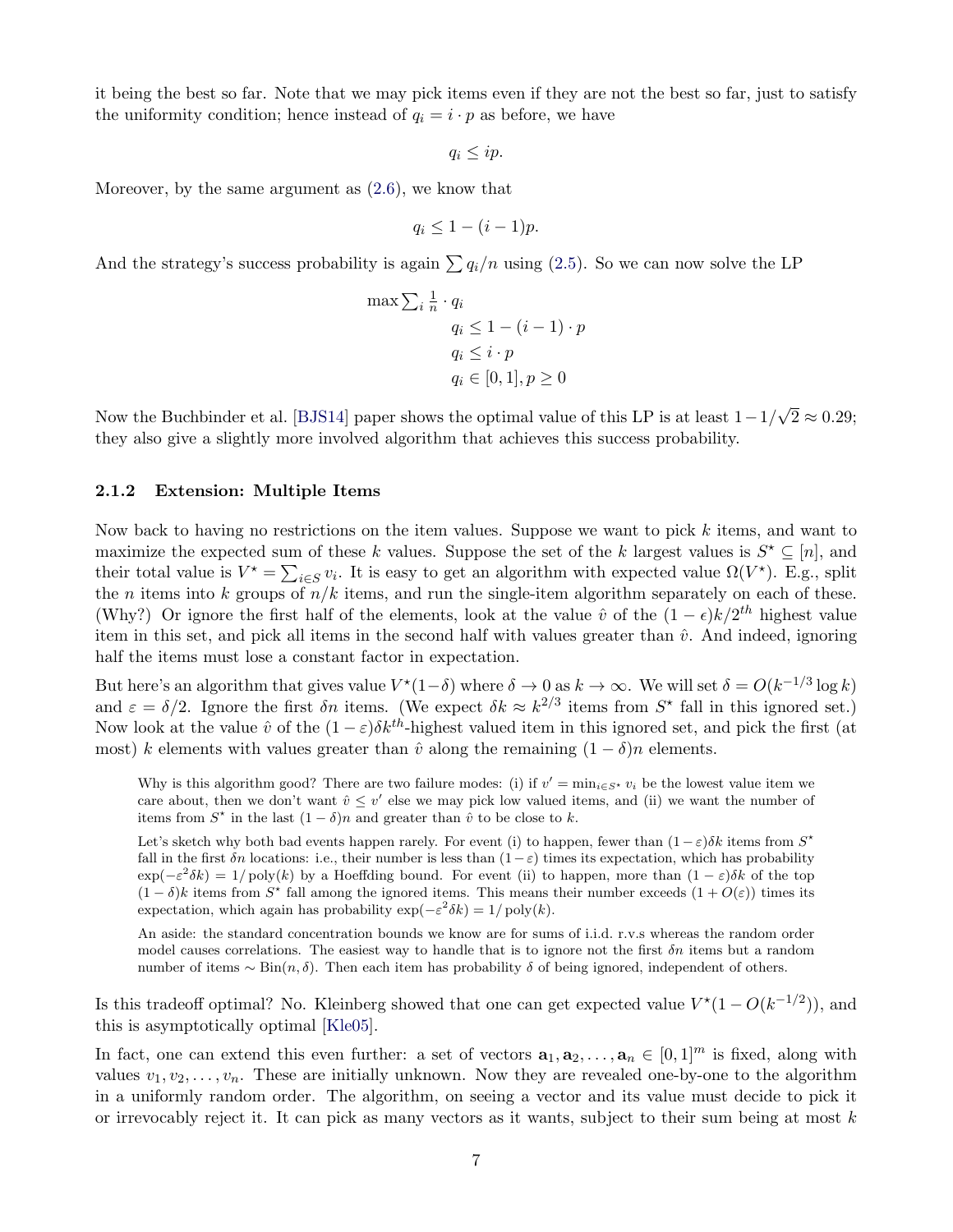in each coordinate; the goal is to maximize the expected value of the picked vectors. The  $k$ -secretary case is the 1-dimensional case when each  $a_i = (1)$ . Indeed, this is the problem of solving a packing linear program online, where the columns arrive in random order. A series of works have extended the k-secretary case to this online packing LP problem, getting values which are  $(1 - O(\sqrt{(\log m)/k}))$  times the optimal value of the LP. See, e.g., papers by [\[KRTV14,](#page-9-3) [GM16,](#page-8-6) [AD15\]](#page-8-7).

## 2.1.3 Extension: Matroids

One of the most tantalizing generalizations of the secretary problem is to matroids. Suppose the  $n$ elements form the ground set of a matroid, and the elements we pick must form an independent set in this matroid. Babioff, Immorlica, and Kleinberg [\[BIK07\]](#page-8-8) asked: if the max-weight independent set has value  $V^*$ , can we get  $\Omega(V^*)$  using an online algorithm? The current best algorithms, due to Lachish [\[Lac14\]](#page-9-4), and Feldman, Svensson, and Zenklusen [\[FSZ15\]](#page-8-9), achieve expected value  $\Omega(V^*)\log \log k$ , where k is the rank of the matroid. Can we improve this further, say to a constant? A constant factor is known for many classes of matroids, like graphical matroids, laminar matroids, transversal matroids, and gammoids.

## 2.1.4 Other Random Arrival Models

One can consider other models for items arriving online: say a set of n items (and their values) is fixed by an adversary, and each timestep we see one of these items sampled uniformly with replacement. (The random order model is same, but without replacement.) This model, called the *i.i.d. model*, has been studied extensively—results in this model are often easier than in the random order model (due to lack of correlations). See, e.g., references in this monograph by Aranyak Mehta [\[Meh12\]](#page-9-5).

Do we need the order of items to be uniformly random, or would weaker assumptions suffice? Kesselhiem, Kleinberg, and Niazadeh consider this question in a very nice paper and show that much less independence is enough for many of these results to hold [\[KKN15\]](#page-9-6).

In general the random-order model is a clean way of modeling the fact that an online stream of data may not be adversarially ordered. Many papers in online algorithms have used this model to give better results than in the worst-case model: some of my favorite ones are this paper of Meyerson [\[Mey01\]](#page-9-7) on facility location, and this paper of Bahmani, Chowdhury, and Goel on computing PageRank incrementally [\[BCG10\]](#page-8-10).

Again, see online for many many papers related to the secretary problem: numerous models, different constraints on what sets of items you can pick, and how you measure the quality of the picked set. It's a very clean model, and can be used in many different settings.

#### Exercises

- 1. Give an algorithm for general matroids that finds an independent set with expected value at least an  $O(1/(\log k))$ fraction of the max-value independent set.
- 2. Improve the above result to  $O(1)$ -fraction for graphic matroids.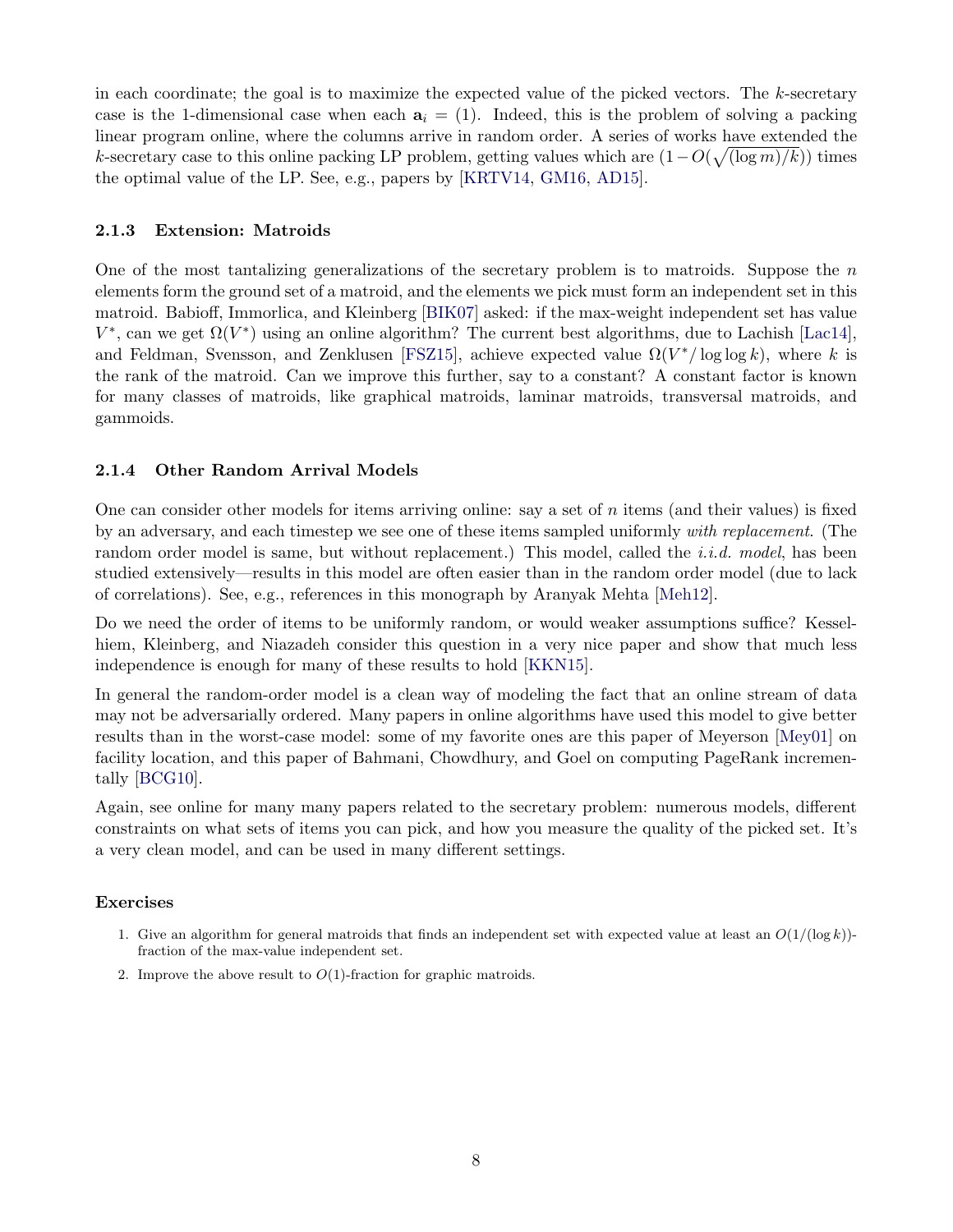## A Concentration Bounds for Sums of Random Variables

The following bound is used several times in this short survey:

**Theorem A.1 (Hoeffding's Bound)** Suppose  $X = X_1 + X_2 + \ldots + X_n$ , where the  $X_i$ s are independent random variables taking on values in the interval [0,1]. Let  $\mu = E[X] = \sum_i E[X_i]$ . Then

$$
\Pr[X > \mu + \lambda] \le \exp\left(-\frac{\lambda^2}{2\mu + \lambda}\right) \tag{A.7}
$$

$$
\Pr[X < \mu - \lambda] \le \exp\left(-\frac{\lambda^2}{3\mu}\right) \tag{A.8}
$$

As an example, this shows that if an unbiased coin is tossed n times, with 99% chance the number of heads As an example, this shows that if an unbiased coin is tossed *n* times, with 99% chance the number of heads<br>lies in  $\frac{n}{2} \pm \Theta(\sqrt{n})$ . Indeed, if  $X_i = 1$  w.p.  $\frac{1}{2}$  and 0 w.p.  $\frac{1}{2}$ , then  $\mu = n/2$ , and both  $Pr[X > \mu +$  $Pr[X \leq \mu - c\sqrt{n}]$  are bounded by 1/200 for some constant c.

Exercise: show that if n balls are thrown into n bins, the probability that bin 1 has load more than  $L$  is at most  $e^{-\Omega(L)}$ . Hence show that the max load in any bin is  $O(\log n)$  with probability  $1 - 1/\text{poly}(n)$ .

# References

- <span id="page-8-7"></span>[AD15] Shipra Agrawal and Nikhil R. Devanur. Fast algorithms for online stochastic convex programming. In Proceedings of the Twenty-Sixth Annual ACM-SIAM Symposium on Discrete Algorithms, pages 1405–1424, 2015.
- <span id="page-8-4"></span>[AEE+17] Melika Abolhassani, Soheil Ehsani, Hossein Esfandiari, MohammadTaghi Hajiaghayi, Robert Kleinberg, and Brendan Lucier. Beating 1-1/e for ordered prophets. CoRR, abs/1704.05836, 2017.
- <span id="page-8-1"></span>[AKW14] Pablo D. Azar, Robert Kleinberg, and S. Matthew Weinberg. Prophet inequalities with limited information. In Proceedings of the Twenty-Fifth Annual ACM-SIAM Symposium on Discrete Algorithms, pages 1358–1377. ACM, New York, 2014.
- <span id="page-8-10"></span>[BCG10] Bahman Bahmani, Abdur Chowdhury, and Ashish Goel. Fast incremental and personalized pagerank. PVLDB, 4(3):173–184, 2010.
- <span id="page-8-8"></span>[BIK07] Moshe Babaioff, Nicole Immorlica, and Robert Kleinberg. Matroids, secretary problems, and online mechanisms. In SODA '07, pages 434–443, 2007.
- <span id="page-8-5"></span>[BJS14] Niv Buchbinder, Kamal Jain, and Mohit Singh. Secretary problems via linear programming. Math. Oper. Res., 39(1):190–206, 2014.
- <span id="page-8-9"></span>[FSZ15] Moran Feldman, Ola Svensson, and Rico Zenklusen. A simple O(log log(rank))-competitive algorithm for the matroid secretary problem. In Proceedings of the Twenty-Sixth Annual ACM-SIAM Symposium on Discrete Algorithms, SODA 2015, San Diego, CA, USA, January 4-6, 2015, pages 1189–1201, 2015.
- <span id="page-8-3"></span>[FSZ16] Moran Feldman, Ola Svensson, and Rico Zenklusen. Online contention resolution schemes. In Proceedings of the Twenty-Seventh Annual ACM-SIAM Symposium on Discrete Algorithms, SODA 2016, Arlington, VA, USA, January 10-12, 2016, pages 1014–1033, 2016.
- <span id="page-8-6"></span>[GM16] Anupam Gupta and Marco Molinaro. How the experts algorithm can help solve lps online. Math. Oper. Res., 41(4):1404–1431, 2016.
- <span id="page-8-0"></span>[HK92] Theodore P. Hill and Robert P. Kertz. A survey of prophet inequalities in optimal stopping theory. In Strategies for sequential search and selection in real time (Amherst, MA, 1990), volume 125 of Contemp. Math., pages 191–207. Amer. Math. Soc., Providence, RI, 1992.
- <span id="page-8-2"></span>[HKS07] Mohammad Taghi Hajiaghayi, Robert D. Kleinberg, and Tuomas Sandholm. Automated online mechanism design and prophet inequalities. In Proceedings of the Twenty-Second AAAI Conference on Artificial Intelligence, July 22-26, 2007, Vancouver, British Columbia, Canada, pages 58–65, 2007.